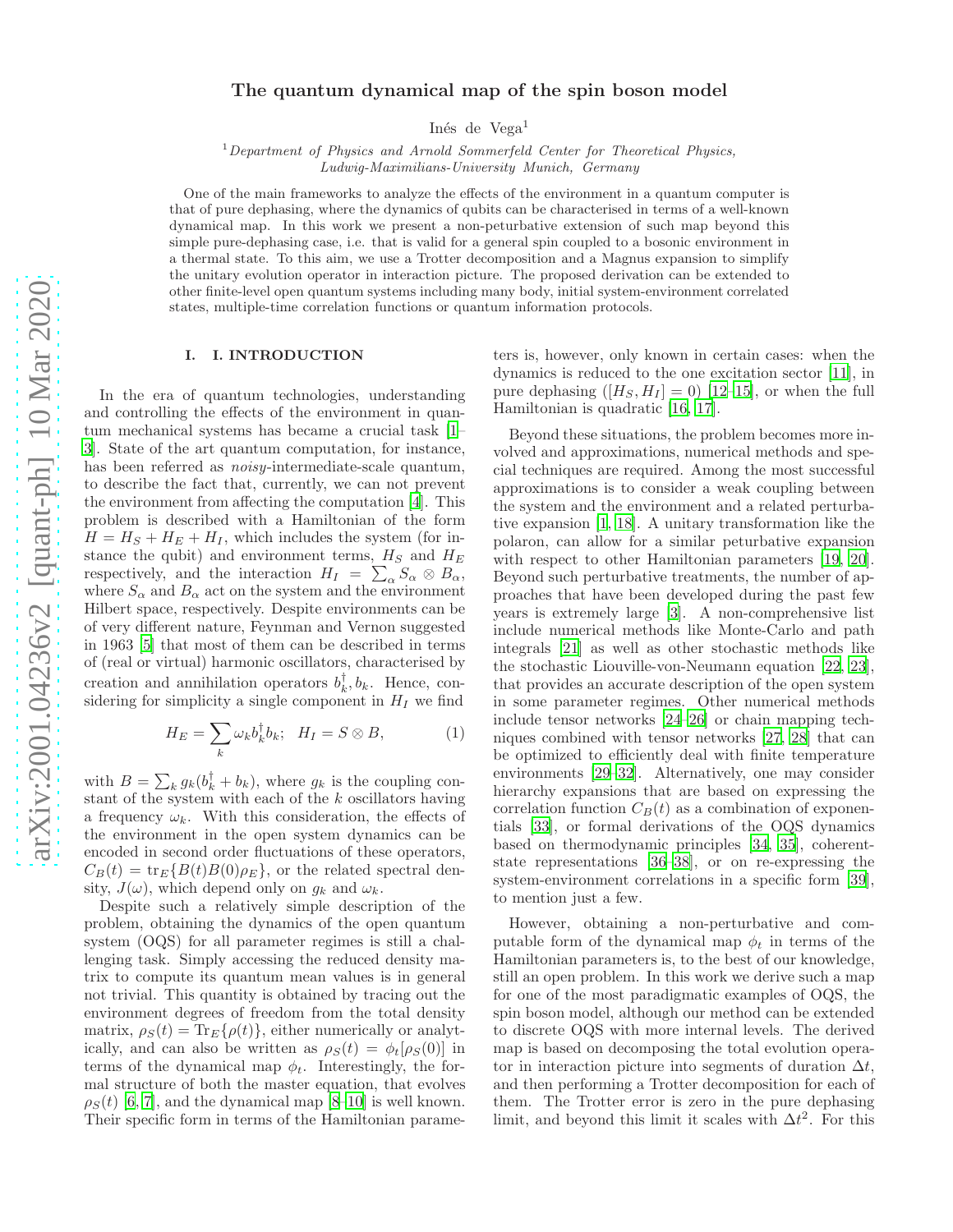reason, the map hereby obtained can be considered as a natural extension of the pure dephasing dynamical map, which has been of extreme importance to characterize quantum information processes and dephasing in open quantum systems (see for instance [\[12,](#page-8-9) [13,](#page-8-31) [40](#page-8-32)[–42\]](#page-8-33)).

# <span id="page-1-4"></span>II. STATEMENT OF THE PROBLEM

We first introduce the formal derivation of an OQS dynamical map, which is the main object we want to access with our derivation. To this aim, we consider a decorrelated initial state,  $\rho(0) = \rho_S(0) \otimes \rho_E$ , where  $\rho_S(0)$  is the system reduced density matrix at initial time and  $\rho_E$  is an environment equilibrium state, such that  $[H_E, \rho_E] = 0$ . For simplicity, we consider a thermal state  $\rho_E = \sum_m P_m |\epsilon_m\rangle\langle\epsilon_m|$ , where  $|\epsilon_m\rangle$  are environment eigenstates (i.e. Fock states) and  $P_m = e^{-\beta \epsilon_m}/Z_E$ , with  $\beta = 1/K_BT$  the inverse temperature (K<sub>B</sub> the Boltzmann constant),  $\epsilon_m$  the environment eigenvalues, and  $Z_E = \sum_m e^{-\beta \epsilon_m}$ . Thus, the reduced density matrix can be written as

<span id="page-1-0"></span>
$$
\rho_S(t) = \text{Tr}_E \{ U_I(t) \rho_S(0) \otimes \rho_E U_I^{\dagger}(t) \}
$$
  
= 
$$
\sum_{nm} P_m \langle \epsilon_n | U_I(t) | \epsilon_m \rangle \rho_S(0) \langle \epsilon_m | U_I^{\dagger}(t) | \epsilon_n \rangle
$$
  
= 
$$
\sum_{nm} \mathcal{E}_{nm}(t) \rho_S(0) \mathcal{E}_{nm}^{\dagger}(t) = \phi_t [\rho_S(0)], \qquad (2)
$$

where  $U_I(t) = U_I(0, t)$  is the total evolution operator in the interaction picture with respect to the environment, which can be written as

<span id="page-1-1"></span>
$$
U_I(t) = T e^{-i \int_0^t ds H(s)}, \tag{3}
$$

where  $T$  represents the time ordering operator, and  $H(t) = H_S + H_I(t)$ , with  $H_I(t) = e^{iH_E t} H_I e^{-iH_E t}$ , represents the full Hamiltonian rotated with respect to  $H_E$ . In addition, we have defined the Kraus operators  $\mathcal{E}_{nm} = \sqrt{P_m} \langle \epsilon_n | U_I(t) | \epsilon_m \rangle$ , which fulfil the property

$$
\sum_{n,m} \mathcal{E}_{nm}^{\dagger} \mathcal{E}_{nm} = \mathbb{1}_S, \tag{4}
$$

where  $\mathbb{1}_S$  is the unit operator in the system Hilbert space of dimension d. Very often, the Kraus decomposition [\(2\)](#page-1-0) is written in terms of single label  $l \equiv (n, m)$  to simplify, such that

$$
\rho_S(t) = \sum_l \mathcal{E}_l(t) \rho_S(0) \mathcal{E}_l^{\dagger}(t) = \phi_t[\rho_S(0)]. \tag{5}
$$

Moreover, if the open system is a discrete-variable system (e.g. a spin), it can be described with a Gell-Mann complete basis of observables  $\{G_u; u = 1, \dots, d^2 - 1\},\$ where d is the dimension of the open system (for  $d = 2$ , they correspond to the Pauli matrices). In this case, we can write an alternative form for the map

$$
\rho_S(t) = \sum_{uv} \sum_l \text{Tr}_S\{\mathcal{E}_l(t)G_u\} \text{Tr}_S\{\mathcal{E}_l^{\dagger}(t)G_v\} G_u \rho_S(0) G_v
$$

$$
=\sum_{uv} f_{uv}(t)G_u\rho_S(0)G_v,\tag{6}
$$

where we have defined

$$
f_{uv}(t) = \sum_{l} \text{Tr}_{S} \{ \mathcal{E}_{l}(t) G_{u} \} \text{Tr}_{S} \{ \mathcal{E}_{l}^{\dagger}(t) G_{v} \}.
$$
 (7)

The map can be written in a matrix representation, where it acts over the reduced density matrix written as vector as

<span id="page-1-5"></span>
$$
\rho_s^v(t) = \Phi_t \rho_s^v(0),\tag{8}
$$

where  $\rho_s^v = (\rho_{00}, \rho_{01}, \cdots, \rho_{dd})$ , with  $\rho_{ab} = \langle a | \rho_S(t) | b \rangle$ elements in a system basis which can be for instance  $(|0\rangle, \cdots, |d\rangle)$ . The main problem to derive the dynamical map  $\Phi_t$  is that the unitary evolution operator [\(3\)](#page-1-1) is in general quite hard to deal with due to the time ordering factor, which implies that the trace over the environment degrees of freedom in Eq. [\(2\)](#page-1-0) is also quite involved. However, in this paper we manage to do both by considering a Trotter decomposition of Eq. [\(3\)](#page-1-1), followed by a Magnus expansion. This allows us to derive a compact and numerically integrable form for the dynamical map  $\Phi_{t_n} = \Phi_n$ , with  $t_n = n\Delta t$ ,

$$
\Phi_n = \sum_{uv} f_{uv}(t_n) G_u \otimes G_v.
$$
\n(9)

In other words, our derivation allows to find a specific form for  $f_{uv}$  in terms of functions that depend on the environment frequencies  $\omega_k$ , couplings  $g_k$  and initial state coefficients  $P_m$ .

# III. TROTTER DECOMPOSITION OF THE UNITARY EVOLUTION OPERATOR

To access the dynamical map of the open system, a first step is to break the total time evolution [\(3\)](#page-1-1) into short segments,

<span id="page-1-2"></span>
$$
U_I(0, t_n) = U_I(t_{n-1}, t_n) U_I(t_{n-2}, t_{n-1}) \cdots
$$
  
×  $U_I(t_1, t_2) U_I(0, t_1)$ , (10)

where  $t_n = n\Delta t$ . The evolution operator at each segment can be written as

$$
U_I(t_j, t_j + \Delta t) = T e^{-i \int_{t_j}^{t_j + \Delta t} ds (H_S + H_I(s))}.
$$
 (11)

In the following, we consider the interesting result in [\[43,](#page-8-34) [44\]](#page-9-0), which approximates the former operator as  $U_I(t_j,t_j+\Delta t) \approx U_I(t_j,t_j+\Delta t)^{TS}$  where

<span id="page-1-3"></span>
$$
U_I^{\rm TS}(t_j, t_j + \Delta t) = T e^{-i \int_{t_j}^{t_j + \Delta t} ds H_S} T e^{-i \int_{t_j}^{t_j + \Delta t} ds H_I(s)}
$$
  
= 
$$
e^{-iH_S \Delta t} T e^{-i \int_{t_j}^{t_j + \Delta t} ds H_I(s)}.
$$
 (12)

This is a generalized Trotter-Suzuki expansion, which as shown in [\[44\]](#page-9-0) gives an error in terms of the operator norm that goes like

$$
||U_I(t_j, t_j + \Delta t) - U_I^{\text{TS}}(t_j, t_j + \Delta t)|| \le c_{12} (\Delta t)^2, (13)
$$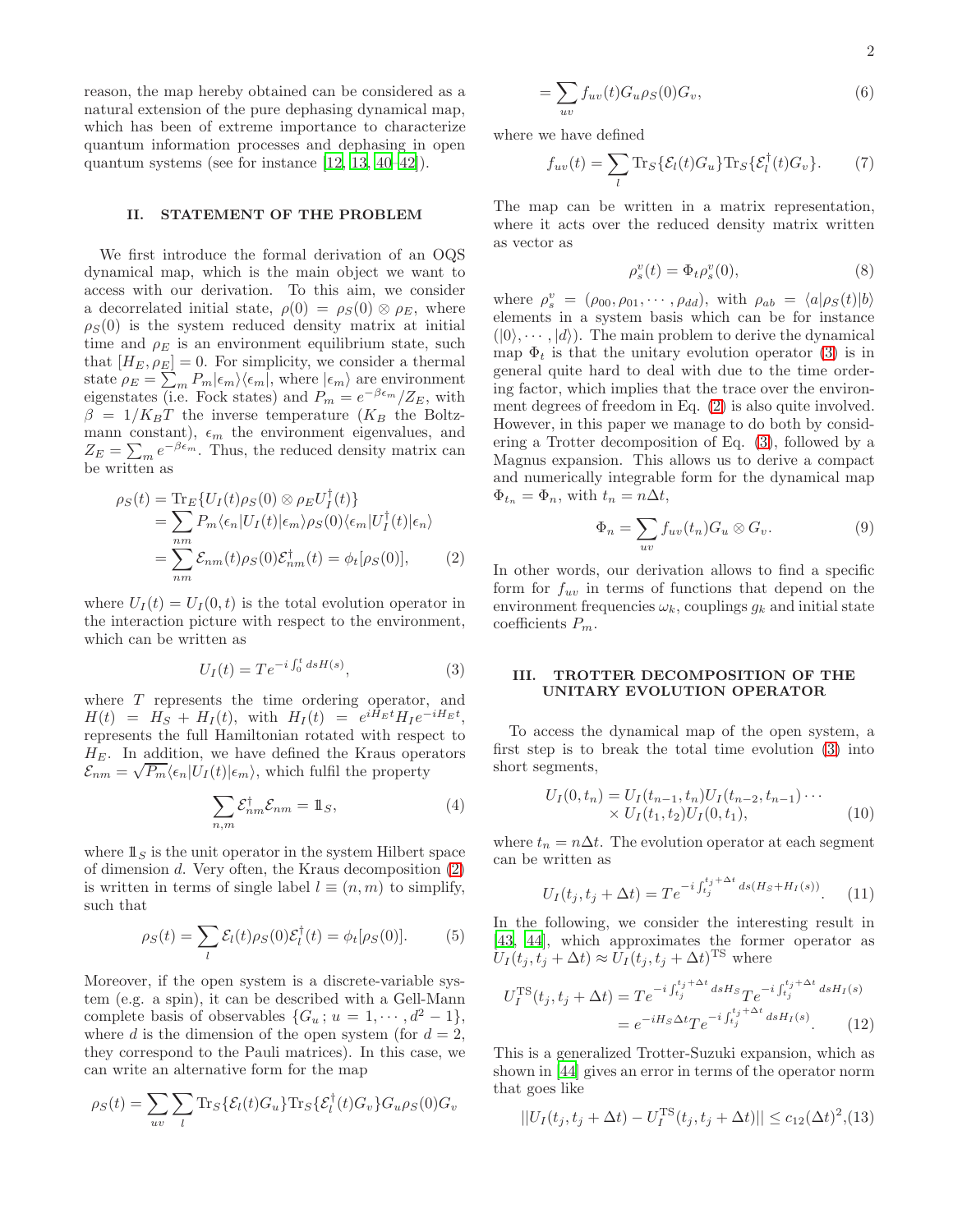where

<span id="page-2-4"></span>
$$
c_{12} = \frac{1}{(\Delta t)^2} \int_{t_j}^{t_j + \Delta t} dv \int_{t_j}^v du ||[H_S, H_I(u)]||. \quad (14)
$$

This reduces to the usual Trotter error for the timeindependent case. Thus, the Trotter approximated expansion of Eq. [\(10\)](#page-1-2) can be written as

$$
U_I(0, t_n) \approx U_I^{\text{TS}}(t_{n-1}, t_n) U_I^{\text{TS}}(t_{n-2}, t_{n-1}) \cdots \times U_I^{\text{TS}}(t_1, t_2) U_I^{\text{TS}}(0, t_1),
$$
\n(15)

with each piece given by Eq. [\(12\)](#page-1-3). We notice that in the pure dephasing case,  $c_{12} = 0$  and the Trotter error vanishes. However, away from this situation, one should consider a  $\Delta t$  small enough such that the error remains bounded, and the approximation [\(12\)](#page-1-3) accurate enough to describe the physics.

Moreover, despite Eq. [\(12\)](#page-1-3) is a more simplified version of the original unitary evolution operator, it still contains a time ordered exponential, which makes very hard to numerically evaluate the trace over the environment degrees of freedom as required in Eq. [\(2\)](#page-1-0). For this reason, further manipulations are needed before this trace operation can be done. However, it is important to emphasize that none of these manipulations involve further errors.

### A. The system Hamiltonian

To proceed further, we consider that our open quantum system is a spin with a general Hamiltonian  $H_S =$  $\Delta \sigma_x + \omega_S \sigma_z$ , where  $\Delta$  and  $\omega_S$  are two system energies,  $\sigma_x = |0\rangle\langle 1| + |1\rangle\langle 0|$  and  $\sigma_z = |0\rangle\langle 0| - |1\rangle\langle 1|$ , with  $|0\rangle, ||1\rangle$ the spin computational basis. This Hamiltonian can be diagonalized as

<span id="page-2-0"></span>
$$
H_S = \sum_{\alpha = +,-} E_{\alpha} |\alpha\rangle\langle\alpha|,\tag{16}
$$

where  $|\alpha\rangle$  and  $E_{\alpha}$  are the eigenvalues and eigenstates. Notice that the eigenstates can be written in terms of the computational basis of the spin  $\{|a\rangle\} = \{|0\rangle, |1\rangle\}$  as a linear combination of the form  $|\alpha\rangle = \sum_{a=0,1} c_{\alpha,a} |a\rangle$ , with  $c_{\alpha,a} = \langle a | \alpha \rangle$ . In addition, we chose we chose the coupling operator  $S = \sigma_z$ . As it will be shown, the obtained map has a very appealing form, and reduces to the pure dephasing one when  $\tilde{\Delta} = 0$ , as expected.

### B. Re-expressing the two terms in Eq. [\(12\)](#page-1-3)

The first term of the decomposition [\(12\)](#page-1-3) corresponds to the system evolution part with Hamiltonian [\(16\)](#page-2-0) and can be written as

<span id="page-2-2"></span>
$$
M = e^{-iH_S\Delta t} = \sum_{\alpha = \pm} |\alpha\rangle\langle\alpha|e^{-iE_{\alpha}\Delta t}.\tag{17}
$$

The second term of Eq. [\(12\)](#page-1-3) can also be simplified, reminding that time-ordered exponentials can in general be written in terms of a Magnus expansion [\[19,](#page-8-14) [45](#page-9-1), [46\]](#page-9-2),  $Te^{-i\int_{t_j}^{t_j+\Delta t} ds H_I(s)} = e^{\Omega(t_j,t_j+\Delta t)}$  $\sum$  $\mathcal{Q}^{(t)}(t_j, t_j + \Delta t) = e^{\Omega(t_j, t_j + \Delta t)}$  with  $\Omega(t_j, t_j + \Delta t) = \sum_{k=1}^{\infty} \Omega_k(t_j, t_j + \Delta t)$ , and  $\Omega(t_j, t_j) = 0$ . The first terms of the series have the form [\[46\]](#page-9-2)

<span id="page-2-1"></span>
$$
\Omega_1(t_j, t_j + \Delta t) = -i \int_{t_j}^{t_j + \Delta t} dt_1 H_I(t_1),
$$
\n(18)

$$
\Omega_2(t_j, t_j + \Delta t) = -\frac{1}{2} \int_{t_j}^{t_j + \Delta t} dt_1 \int_{t_j}^{t_1} dt_2 [H_I(t_1), H_I(t_2)],
$$
  
\n
$$
\Omega_3(t_j, t_j + \Delta t) = \frac{i}{6} \int_{t_j}^{t_j + \Delta t} dt_1 \int_{t_j}^{t_1} dt_2 \int_{t_j}^{t_2} dt_3
$$
  
\n
$$
\times \left( [H_I(t_1), [H_I(t_2), H_I(t_3)] + [H_I(t_3), [H_I(t_2), H_I(t_1)] \right).
$$
\n(19)

In our case,

$$
H_I(t) = e^{iH_E t} H_I e^{-iH_E t}
$$

$$
= \sigma_z \sum_k g_k \left( b_k^\dagger e^{i\omega_k t} + b_k e^{-i\omega_k t} \right)
$$

$$
[H_I(t_1), H_I(t_2)] = 2i \sum_k g_k^2 \sin(\omega_k (t_2 - t_1)). \tag{20}
$$

Since the commutator  $[H_I(t_i), H_I(t_i)]$  is a c-number, the Magnus decomposition is truncated to the first two terms, i.e.

$$
Te^{-i\int_{t_j+\Delta t}^{t_j} ds H_I(s)} = e^{\Omega_1^{(j)} + \Omega_2^{(j)}},\tag{21}
$$

where we have used the compact notation  $\Omega_1^{(j)}$  =  $\Omega_1(t_j, t_j + \Delta t)$  and  $\Omega_2^{(j)} = \Omega_2(t_j, t_j + \Delta t)$ . Then, according to Eq. [\(19\)](#page-2-1), the only non-zero terms in the Magnus expansion are

$$
\Omega_1^{(j)} = -i\sigma_z \tilde{\Omega}_1^{(j)}
$$
  
\n
$$
\Omega_2^{(j)} = -i \sum_k \frac{g_k^2}{\omega_k^2} (\sin(\omega_k \Delta t) - \omega_k \Delta t) = \Omega_2, \quad (22)
$$

where  $\Omega_2^{(j)} = \Omega_2$ , since it is independent from j, and we have defined  $\tilde{\Omega}_1^{(j)} = \sum_k (\alpha_{kj}^* b_k^{\dagger} + \alpha_{kj} b_k)$ , with

<span id="page-2-3"></span>
$$
\alpha_{kj} = g_k \int_{t_j}^{t_j + \Delta t} ds e^{-i\omega_k s}
$$
  
=  $g_k e^{-i\omega_k t_j} \frac{e^{-i\omega_k \Delta t} - 1}{-i\omega_k}$ , (23)

The next step consists on rewriting  $\Omega_1^{(j)}$  considering that  $\sigma_z = |0\rangle\langle 0| - |1\rangle\langle 1|,$ 

$$
\Omega_1^{(j)} = -i\sigma_z \tilde{\Omega}_1^{(j)} = \sum_{l_j = -i,i} l_j |l_j\rangle\langle l_j| \tilde{\Omega}_1^{(j)},\tag{24}
$$

where each j has two possible values  $l_j = -i$ , i and corresponding states of the computational basis,  $|l_j = -i\rangle$  =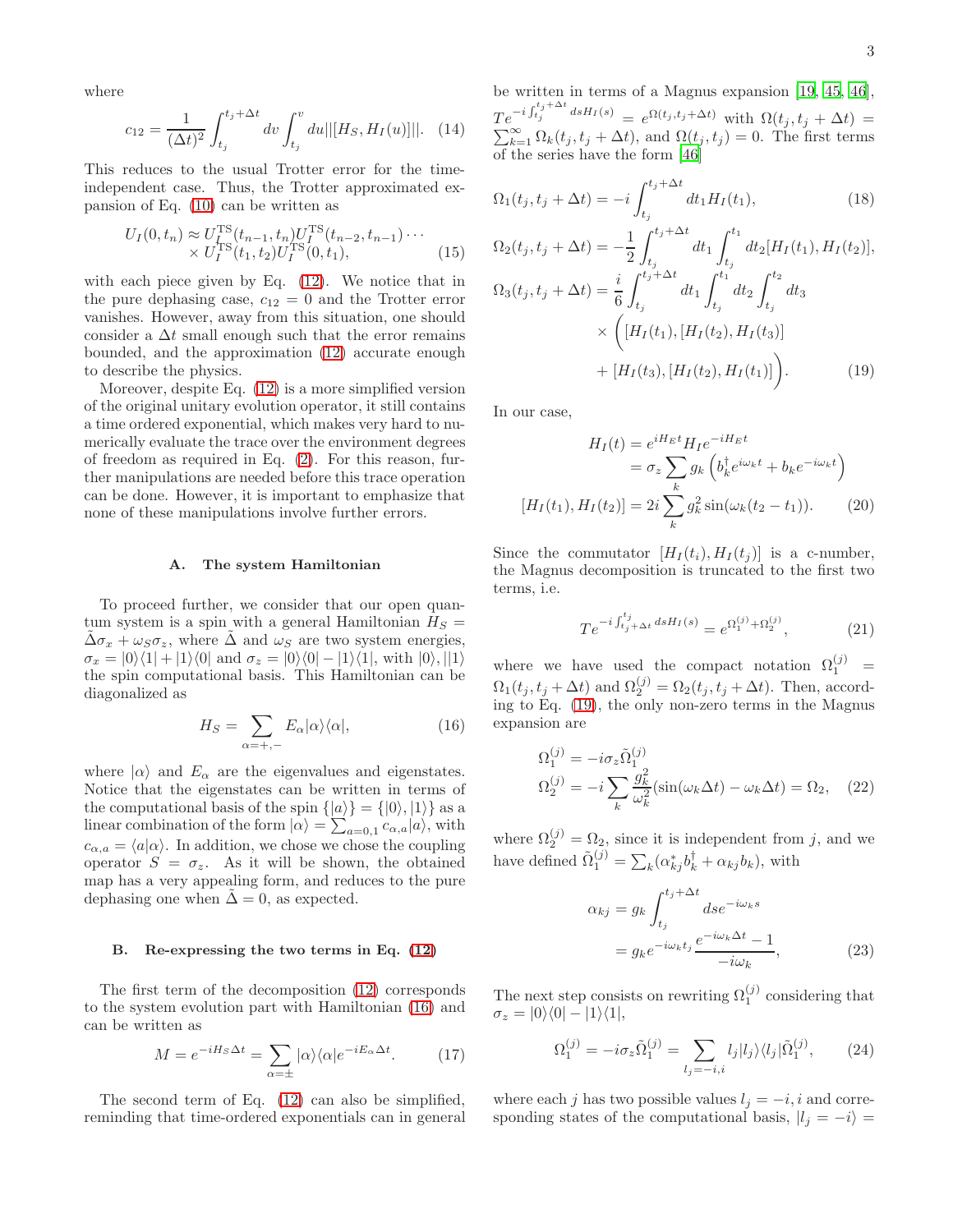$|0\rangle$  and  $|l_j = i\rangle = |1\rangle$ . As the exponential of a diagonal operator in the system basis, it can be written as

<span id="page-3-0"></span>
$$
e^{\Omega_1^{(j)}} = \sum_{l_j} |l_j\rangle\langle l_j| e^{l_j \tilde{\Omega}_1^{(j)}}.
$$
\n(25)

Considering Eqs. [\(17\)](#page-2-2) and [\(25\)](#page-3-0), the Trotter approximated evolution operator [\(12\)](#page-1-3) can be written as

$$
U_I^{\rm TS}(t_j, t_j + \Delta t) = e^{\Omega_2} M \sum_{l_j} |l_j\rangle\langle l_j| e^{l_j \tilde{\Omega}_1^{(j)}}. \quad (26)
$$

### <span id="page-3-8"></span>C. Reordering the string of evolution operators

Having written each time segment in such a convenient form, we now analyze how to simplify the product of two segments, such that we place at its left an exponential over creation operators and at its right an exponential over annihilation operators. The reasons to do this will be clear later on, when making the trace over the environment degrees of freedom. Indeed, the product of two segments is simply,

<span id="page-3-1"></span>
$$
U^{\rm TS}(t_1, t_2)U^{\rm TS}(0, t_1) = e^{\Omega_2} e^{\Omega_2} \sum_{l_0, l_1} M|l_1\rangle \langle l_1|M|l_0\rangle \langle l_0|
$$
  
 
$$
\times e^{l_1 \tilde{\Omega}_1^{(1)}} e^{l_0 \tilde{\Omega}_1^{(0)}}, \qquad (27)
$$

Through the Baker-Campbell-Hausdorff (BCH) formula

<span id="page-3-12"></span>
$$
e^{A+B+\frac{1}{2}[A,B]} = e^A e^B
$$
, when  $[A, B] = c$ , (28)

we can consider  $A = l_1 \tilde{\Omega}_1^{(1)}$ ,  $B = l_0 \tilde{\Omega}_1^{(0)}$ , such that  $[A, B] = l_0 l_1 \sum_k (\alpha_{k0}^* \alpha_{k1} - \alpha_{k1}^* \alpha_{k0}),$  so that Eq. [\(27\)](#page-3-1) can be rewritten as

<span id="page-3-2"></span>
$$
U^{\rm TS}(t_1, t_2)U^{\rm TS}(0, t_1) = (e^{\Omega_2})^2 \sum_{l_0, l_1} M|l_1\rangle\langle l_1|M|l_0\rangle\langle l_0|
$$

$$
\times e^{\sum_{j=0,1} l_j \tilde{\Omega}_1^{(j)}} e^{\frac{1}{2} l_0 l_1 \sum_k (\alpha_{k0}^* \alpha_{k1} - \alpha_{k0} \alpha_{k1}^*)}.
$$
 (29)

We now use again the BCH formula, but now considering that  $A = \sum_{jk} l_j \alpha_{kj}^* b_k^{\dagger}$  and  $B = \sum_{jk} l_j \alpha_{kj} b_k$ , such that  $[A, B] = -\sum_{jp}^{s} l_j l_p \alpha_{kj}^* \alpha_{kp}$ , such that

<span id="page-3-3"></span>
$$
e^{\sum_{j=0,1} l_j \tilde{\Omega}_1^{(j)}} = e^{\sum_{jk} l_j (\alpha_{kj}^* b_k^{\dagger} + \alpha_{kj} b_k)}
$$
(30)  

$$
= e^{\sum_{jk} l_j \alpha_{kj}^* b_k^{\dagger}} e^{\sum_{jk} l_j \alpha_{kj} b_k} e^{\frac{1}{2} \sum_{jpk} l_j l_p \alpha_{kj}^* \alpha_{kp}},
$$

where  $j, p = 0, 1$ . Replacing this in Eq. [\(29\)](#page-3-2), we find

$$
U^{TS}(t_1, t_2)U^{TS}(0, t_1) = (e^{\Omega_2})^2 \sum_{l_0, l_1} M|l_1\rangle\langle l_1|M|l_0\rangle\langle l_0|
$$
  

$$
\sum_{l_1, l_2} \sum_{l_1, l_2 \in \mathcal{D}} \sum_{l_1, l_2 \in \mathcal{D}} \sum_{l_2, l_3 \in \mathcal{D}} M|l_1\rangle\langle l_1|M|l_0\rangle\langle l_0|
$$

$$
\times e^{\sum_{kj} l_j \alpha_{kj}^* b_k^{\dagger} e^{\frac{1}{2}\sum_{kj} l_j \alpha_{kj} b_k} F(l_0, l_1)}, \tag{31}
$$

where we have defined

<span id="page-3-5"></span>
$$
F(l_0, l_1) = e^{l_0 l_1 \sum_k \alpha_{k0}^* \alpha_{k1}} e^{\frac{1}{2} \sum_{k,j=0,1} \binom{2}{j} \alpha_{kj}^2}
$$
 (32)

We now extend this computation to *n* time steps. Following first a similar procedure as in Eq. [\(27\)](#page-3-1), we find that the full evolution operator [\(10\)](#page-1-2) with Trotter can be written as

$$
U_I(0, t_n) \approx (e^{\Omega_2})^n \sum_{l_0, \dots l_{n-1}} M |l_{n-1}\rangle \langle l_{n-1}| \dots M |l_0\rangle \langle l_0|
$$
  
 
$$
\times e^{l_{n-1}\tilde{\Omega}_1^{(n)}} \dots e^{l_1 \tilde{\Omega}_1^{(1)}}.
$$
 (33)

Similarly as with the simpler case [\(29\)](#page-3-2), this expression can be written as

<span id="page-3-4"></span>
$$
U_I(0, t_n) \approx (e^{\Omega_2})^n \sum_{l_0, \dots, l_{n-1}} M|l_{n-1}\rangle \langle l_{n-1}| \dots M|l_0\rangle \langle l_0|
$$
  
 
$$
\times e^{\sum_{j=0}^{n-1} l_j \tilde{\Omega}_1^{(j)}} e^{\frac{1}{2} \sum_{j < p, k} l_p l_j (\alpha_{kj}^* \alpha_{kp} - \alpha_{kj} \alpha_{kp}^*)}.
$$
 (34)

Through the BCH formula we decompose  $e^{\sum_j l_j \tilde{\Omega}_1^{(j)}}$  ex-actly as Eq. [\(31\)](#page-3-3), but now with the sums  $j, p = 0, \dots, n-$ 1. Replacing this in Eq. [\(34\)](#page-3-4) we find the following expression

<span id="page-3-6"></span>
$$
U_I(0, t_n) \approx (e^{\Omega_2})^n \sum_{l_0, \cdots l_{n-1}} e^{\sum_{j,k} l_j \alpha_{kj}^* b_k^{\dagger}} e^{\sum_{j,k} l_j \alpha_{kj} b_k}
$$
  
×  $F(1)\Pi_1,$  (35)

where we have defined the generalization of the function [\(32\)](#page-3-5) as

<span id="page-3-7"></span>
$$
F(1) = e^{\sum_{j < p,k} l_p l_j \alpha_{kj}^* \alpha_{kp}} e^{\frac{1}{2} \sum_{kj} l_j^2 |\alpha_{kj}|^2},\tag{36}
$$

and the operator

<span id="page-3-11"></span>
$$
\Pi_1 = M|l_n\rangle\langle l_{n-1}|\cdots M|l_0\rangle\langle l_0|.\tag{37}
$$

Notice that for any j we find that  $l_j^2 = -1$ , such that  $e^{\frac{1}{2}\sum_{kj}l_j^2|\alpha_{kj}|^2} = e^{-\frac{1}{2}\sum_{kj}|\alpha_{kj}|^2}$ . In addition, we note that each  $l = (l_0, \dots, l_{n-1})$  corresponds to a particular string of values of each  $l_j$ , and that the multiple sums  $\sum_{l_0,\dotsm l_{n-1}}$  =  $\sum_{l}$  correspond to summing over all possible strings of the form  $(-i, i, i, -i, \dots, i)$ , each corresponding to a different combination of values  $(l_0, \dots, l_{n-1})$  and corresponding string of projections  $\Pi$ <sub>1</sub>. Since for each  $l_j$ we have two different values, the number of combinations is of the order of  $2^n$ .

### IV. THE REDUCED DENSITY MATRIX

The reduced density matrix of the open quantum system can be written as

$$
\rho_S(t_n) = \text{Tr}_E\{U_I(0, t_n)\rho(0)U_I^{-1}(0, t_n)\}.
$$
 (38)

We may consider for simplicity that  $\rho(0) = \rho_E \otimes \rho_S(0)$ , and that  $\rho_E$  is a thermal state. Considering this, as well as the expression [\(35\)](#page-3-6) for the unitary evolution operator, the reduced density matrix can be written as

<span id="page-3-10"></span>
$$
\rho_S(t_n) = \sum_{\mathbf{l}, \mathbf{l}'} G(\mathbf{l}, \mathbf{l}') F(\mathbf{l}) F^*(\mathbf{l}') \tilde{\rho}_S(\mathbf{l}, \mathbf{l}'), \qquad (39)
$$

where we have considered Eqs. [\(36\)](#page-3-7) and further defined the operator

<span id="page-3-9"></span>
$$
\tilde{\rho}_S(\mathbf{l}, \mathbf{l}') = \Pi_{\mathbf{l}} \rho_S(0) \Pi_{\mathbf{l}'}^{\dagger},\tag{40}
$$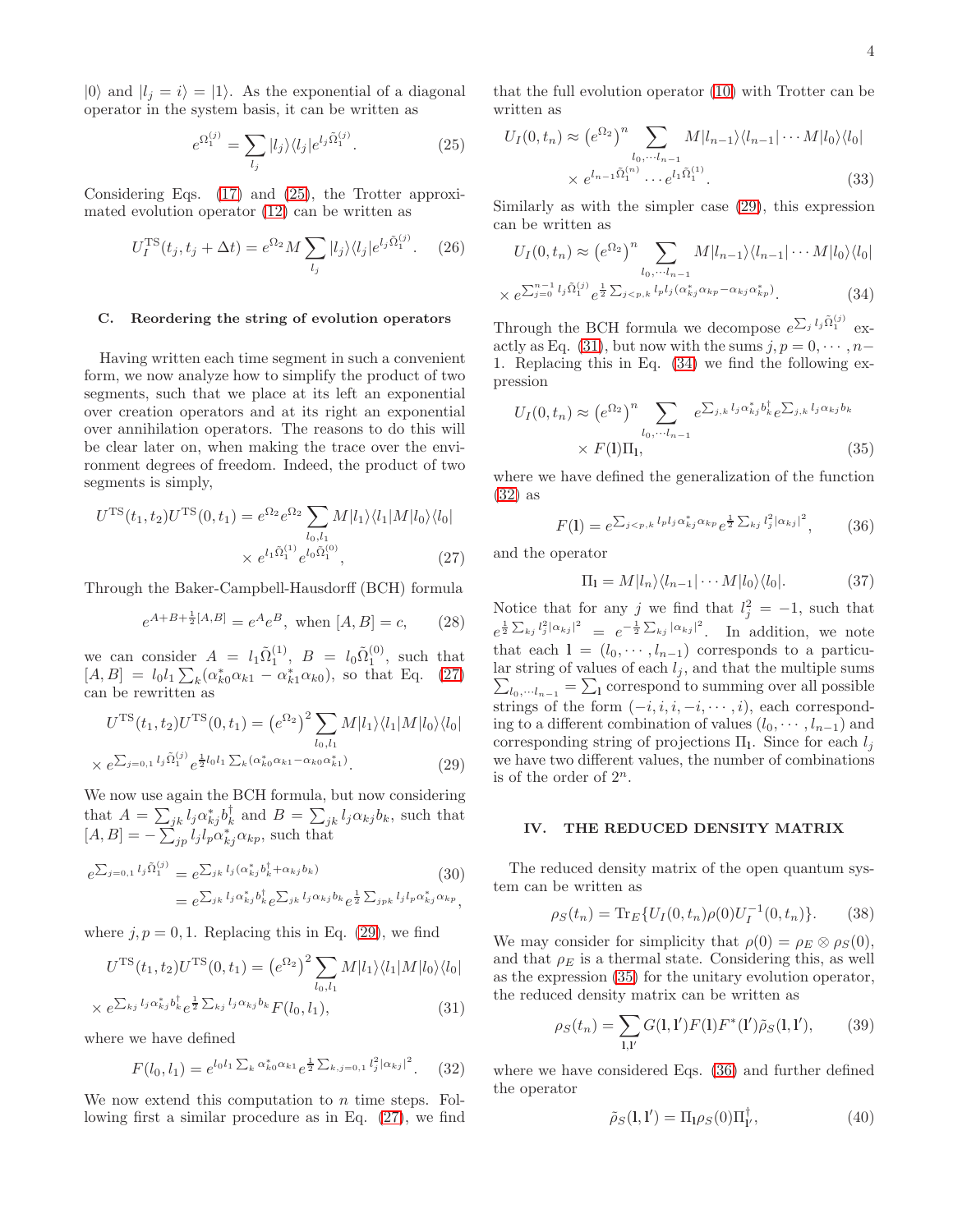and the function

<span id="page-4-0"></span>
$$
G(\mathbf{l}, \mathbf{l}') = \text{Tr}_{E} \{ e^{\sum_{j,k} l_j \alpha_{kj}^{*} b_{k}^{\dagger}} e^{\sum_{j,k} l_j \alpha_{kj} b_k} \rho_E
$$
  
 
$$
\times e^{\sum_{j,k} l_j^{*} \alpha_{kj}^{*} b_{k}^{\dagger}} e^{\sum_{j,k} l_j^{*} \alpha_{kj} b_k} \}.
$$
 (41)

We note that the dependency on the Hamiltonian parameters  $\omega_k$  and  $q_k$  is encoded in the constants  $\alpha_{ki}$  defined in Eq. [\(23\)](#page-2-3). Furthermore, thanks to the re-orderings of the exponentials performed in Sec. [III C,](#page-3-8) we can perform quite easily the trace over the environment degrees of freedom. This will be seen in the next section.

### A. Performing the environment trace

The environment trace in Eq. [\(41\)](#page-4-0) can now be performed in many different ways. One possibility is to express the environment degrees of freedom in terms of a Bargmann coherent state basis  $|z\rangle = |z_1\rangle |z_2\rangle \cdots |z_k\rangle ...$ which represents a tensor product of the states of all the  $k$  environmental oscillators [\[36,](#page-8-28) [47\]](#page-9-3). The basis states for each oscillator are  $|z_k\rangle = \exp(z_k a_k^{\dagger}) |\text{vac}\rangle$ , where  $|\text{vac}\rangle$  is the vacuum state for this oscillator. In this basis, the environment initial thermal state can be written as [\[48](#page-9-4)]

$$
\rho_E = \int d\mu(z_0) P_T(z_0^*, z_0) |z_0\rangle\langle z_0|,\tag{42}
$$

where we used the Gaussian measure,

$$
\int d\mu(z) = \int d^2 z e^{-|z|^2} = \prod_k \int \frac{d^2 z_k}{\pi} e^{-|z_k|^2}, \quad (43)
$$

with the notation  $e^{|z|^2} = e^{\sum_k z_k^* z_k}$ , and considering the thermal P-function,  $P(z_0^*, z_0) = \prod_{\lambda} P_T(z_{0k}^*, z_{0k}),$ 

$$
P_T(z_{0k}^*, z_{0k}) = \frac{e^{-|z_{0k}|^2/N(\omega_k)}}{N(\omega_k)},
$$
\n(44)

where  $N(\omega_k) = \frac{1}{e^{\beta \omega_k} - 1}$  is the Bose Einstein distribution for a bosonic bath with inverse temperature  $\beta = 1/K_B T$ , with  $K_B$  the Boltzmann constant. Considering this basis, we can write the Eq. [\(41\)](#page-4-0) as

<span id="page-4-1"></span>
$$
G(\mathbf{l}, \mathbf{l}') = \int d\mu(z_1) \int d\mu(z_0) P(z_0^*, z_0)
$$
  
 
$$
\times \langle z_1 | e^{\sum_{j,k} l_j \alpha_{kj}^* b_k^{\dagger}} e^{\sum_{j,k} l_j \alpha_{kj} b_k} |z_0 \rangle
$$
  
 
$$
\times \langle z_0 | e^{\sum_{j,k} l_j^* \alpha_{kj}^* b_k^{\dagger}} e^{\sum_{j,k} l_j^* \alpha_{kj} b_k} |z_1 \rangle.
$$
 (45)

We now consider the fact that for Bargmann states  $\langle z_{1k}|z_{0k}\rangle = e^{z_{1k}^*z_{0k}}, \text{ and } a_{\lambda}|z_{1k}\rangle = z_{1k}|z_{1k}\rangle.$  Therefore, we can rewrite the function [\(45\)](#page-4-1) as

<span id="page-4-2"></span>
$$
G(1,1') = \int d\mu(z_1) \int d\mu(z_0) P(z_0^*, z_0)
$$
  
×  $e^{\sum_{j,k} l_j \alpha_{kj}^* z_{1k}} e^{\sum_{j,k} l_j \alpha_{kj} z_{0k}}$   
×  $e^{\sum_{j,k} l_j'^* \alpha_{kj}^* z_{0k}} e^{\sum_{j,k} l_j'^* \alpha_{kj} z_{1k}} e^{z_1^* z_0} e^{z_0^* z_1},$  (46)

where again we have used the notation  $e^{|z_0|^2} = e^{\sum_k |z_{0k}|^2}$ . Notice that such a simple expression is doable thanks to

the arrangement of exponentials performed in Sec. [III C.](#page-3-8) The interesting thing about Eq. [\(46\)](#page-4-2) is that it corresponds to a product of Gaussian integrals, that are analytically solvable. Solving first the integral in  $z_1$  we find (see App. [A\)](#page-8-35)

$$
G(\mathbf{l}, \mathbf{l}') = \int dz_0^2 P(z_0^*, z_0) e^{\sum_{j,k} (l_j + l_j'^*) \alpha_{kj}^* z_{0k}^*}
$$
  
 
$$
\times e^{\sum_{j,k} (l_j + l_j'^*) \alpha_{kj} z_{0k}} e^{\sum_{jpk} l_j l_p'^* \alpha_{kj}^* \alpha_{kp}}.
$$
 (47)

Solving now the Gaussian integrals in  $z_0$  we find

<span id="page-4-3"></span>
$$
G(\mathbf{l}, \mathbf{l}') = e^{\sum_{jpk} (l_j + l_j'^*) (l_p + l_p'^*) N(\omega_k) \alpha_{kj}^* \alpha_{kp}} \times e^{\sum_{jpk} l_j l_p'^* \alpha_{kj}^* \alpha_{kp}}.
$$
\n(48)

Thus, the functions [\(36\)](#page-3-7) and [\(48\)](#page-4-3) and the operator [\(40\)](#page-3-9) give rise to a closed and well-defined form for the the reduced density matrix [\(39\)](#page-3-10), in terms of the Hamiltonian parameters  $\omega_k$ ,  $g_k$  and the initial state of the environment. We also note that the dependency over time is implicit in the sums in j and p over the quantities  $\alpha_{ki}, \alpha_{kp}$ . This will be dealt with in the next section.

#### B. Further simplification of the coefficients

 $\sum_{k} \alpha_{kj}^{*} \alpha_{kp}$  that appear the functions [\(36\)](#page-3-7) and [\(48\)](#page-4-3) In the following we further simplify the products within the reduced density matrix [\(39\)](#page-3-10). These functions can now be written as

<span id="page-4-4"></span>
$$
F(1) = e^{\sum_{j < p} l_p l_j \beta(t_p - t_j)} e^{-\frac{1}{2}\beta(0)},
$$
\n
$$
G(1, 1') = e^{\sum_{jp} (l_j + l_j'') (l_p + l_p'^*) \beta_T (t_p - t_j)} \times e^{\sum_{jp} l_j l_p'^* \beta(t_p - t_j)},
$$
\n
$$
(49)
$$

where we have defined

$$
\beta(t_p - t_j) = \sum_k \alpha_{kj}^* \alpha_{kp} = \sum_k g_k^2 e^{-i\omega_k (t_p - t_j)}
$$

$$
\times \left(\frac{e^{i\omega_k \Delta t} - 1}{i\omega_k}\right) \left(\frac{e^{-i\omega_k \Delta t} - 1}{-i\omega_k}\right)
$$

$$
= 4 \sum_k \sin^2 \left(\frac{\omega_k \Delta t}{2}\right) \frac{g_k^2}{\omega_k^2} e^{-i\omega_k (t_p - t_j)}, \quad (50)
$$

where we have considered [\(23\)](#page-2-3) and used the fact that  $\sin^2(x/2) = (1 - \cos(x))/2$ . In a similar way, we find that

$$
\beta_T(t_p - t_j) = \sum_k N(\omega_k) \alpha_{kj}^* \alpha_{kp} = \sum_k g_k^2 N(\omega_k) e^{-i\omega_k (t_p - t_j)}
$$

$$
\times \left(\frac{e^{i\omega_k \Delta t} - 1}{i\omega_k}\right) \left(\frac{e^{-i\omega_k \Delta t} - 1}{-i\omega_k}\right)
$$

$$
= 4 \sum_k N(\omega_k) \sin^2\left(\frac{\omega_k \Delta t}{2}\right) \frac{g_k^2}{\omega_k^2} e^{-i\omega_k (t_p - t_j)} (51)
$$

We can therefore conclude that both  $\beta(t)$  and  $\beta(\tau)$  indeed depend only on the time difference, and their decay is related to the decay of the environment correlation function.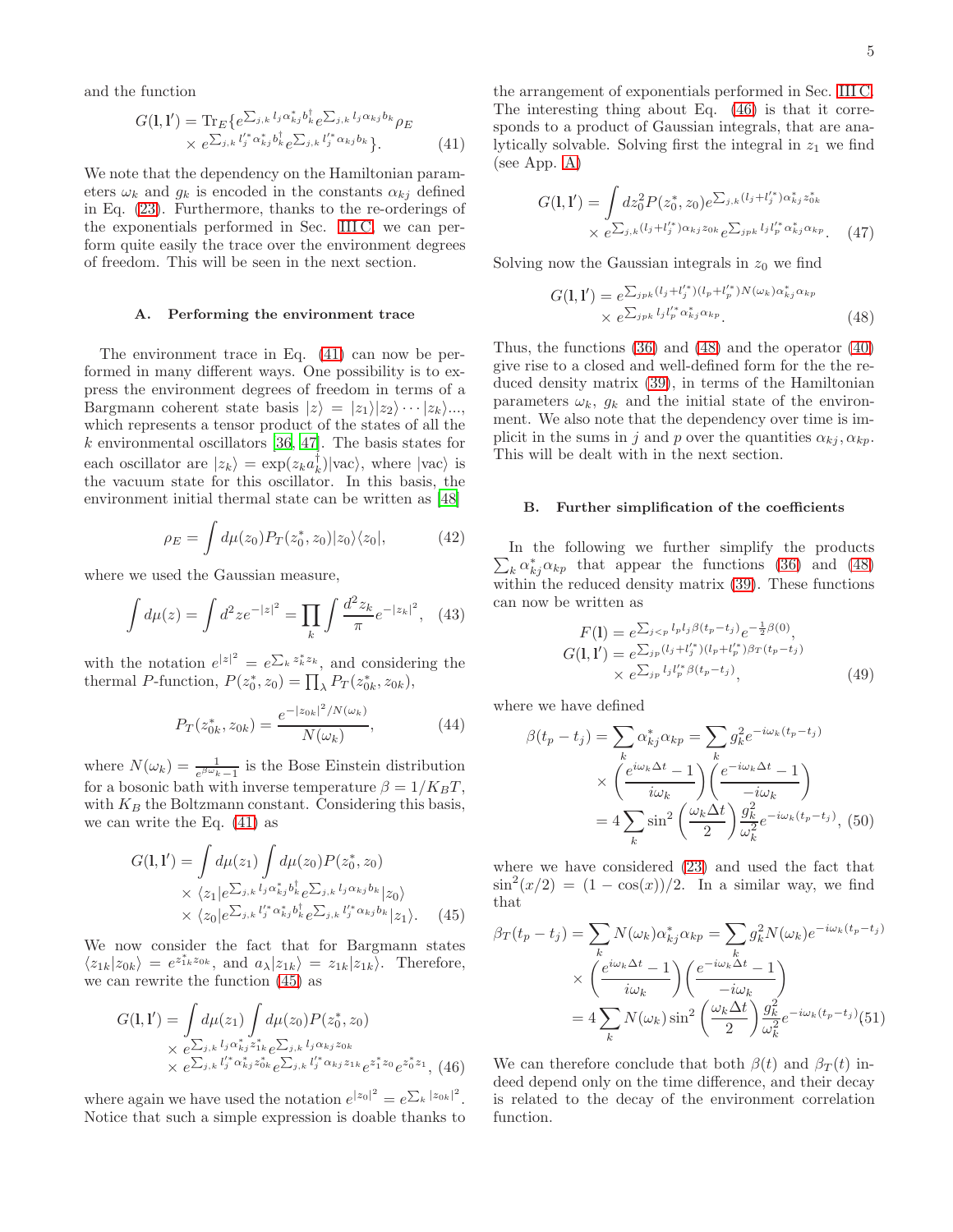# C. Building the map

Once we have the formal expression of the reduced density matrix [\(39\)](#page-3-10), i.e.

$$
\rho_S(t_n) = \sum_{\mathbf{l}, \mathbf{l}'} G(\mathbf{l}, \mathbf{l}') F(\mathbf{l}) F^*(\mathbf{l}') \tilde{\rho}_S(\mathbf{l}, \mathbf{l}'), \qquad (52)
$$

where we now consider Eqs. [\(49\)](#page-4-4) and further defined the operator like in Eq. [\(40\)](#page-3-9),  $\tilde{\rho}_S(1,1') = \Pi_1 \rho_S(0) \Pi_{1'}^{\dagger}$ , we can derive the corresponding dynamical map. This is made by considering that the spin can be described in terms of the compete base of observables conformed by Pauli matrices,  $G_u \in \left\{1/\sqrt{2}, \sigma_x/\sqrt{2}, \sigma_y/\sqrt{2}, \sigma_z/\sqrt{2}\right\}$ . As discussed in Sec. [II,](#page-1-4) we can write the map as follows

$$
\rho_S(t_n) = \sum_{uv} \sum_{\mathbf{l}, \mathbf{l}'} G(\mathbf{l}, \mathbf{l}') F(\mathbf{l}) F^*(\mathbf{l}') \text{Tr}_S \{ \Pi_{\mathbf{l}} G_u \} \times \text{Tr}_S \{ \Pi_{\mathbf{l}'}^{\dagger} G_v \} G_u \rho_S(0) G_v,
$$
\n(53)

where the coefficients are given by Eq. [\(49\)](#page-4-4) and  $\Pi_L(1)$ is given by Eq. [\(37\)](#page-3-11). We now write the map  $\rho_S^v(t) =$  $\Phi_n \rho_S^v(0)$  that propagates in time the vectorized form of the reduced density matrix,  $\rho_S^v = (\rho_{00}, \rho_{01}, \rho_{10}, \rho_{11}),$  with  $\rho_{ab} = \langle a|\rho_S|b\rangle$  and  $|n\rangle \in \{|0\rangle, |1\rangle\}$  as Eq. [\(8\)](#page-1-5),  $\Phi_n =$  $\sum_{uv} f_{uv}(t_n) G_u \otimes G_v$ , where now we known the specific form of the coefficients

<span id="page-5-1"></span>
$$
f_{uv}(t_n) = \sum_{\mathbf{l}, \mathbf{l}'} G(\mathbf{l}, \mathbf{l}') F(\mathbf{l}) F^*(\mathbf{l}') \text{Tr}_S \{ \Pi_{\mathbf{l}} G_u \}
$$

$$
\times \text{Tr}_S \{ \Pi_{\mathbf{l}'}^{\dagger} G_v \}. \tag{54}
$$

This expression, with the coefficients given once again by Eq. [\(49\)](#page-4-4) and  $\Pi_L(1)$  is by Eq. [\(37\)](#page-3-11) is the main result of the paper.

# V. CONSIDERATIONS ABOUT THE NUMERICAL INTEGRATION

We have obtained a closed form for the dynamical map [\(8\)](#page-1-5) in terms of  $F(1)$ ,  $G(1,1')$  and the operator string  $\Pi_1$ . The complexity of the problem has been reduced to the task of computing such quantities for every combination of values for 1 and l'. Despite the number of such combinations will grow as  $2^n \times 2^n$ , where *n* is the number of time steps that we need to consider, such that  $t_n = n\Delta t$ , the whole process is computationally efficient, particularly in the following two limits:

• The most obvious one is one one has to consider a small number of time steps  $n$ . This can be made when quantity  $c_{12}$  in the Trotter error, given by Eq. [\(14\)](#page-2-4), is very small. A good reference is to consider that this quantity is zero in the pure dephasing limit, when  $[H_S, H_I(t)] = 0$ , which means that the decomposition [\(12\)](#page-1-3) is exact in this case, and one can simply chose  $\Delta t = t$ , where t is the desired evolution time. For this reason, if our system Hamiltonian is composed of two terms  $H_S = \omega_s \sigma_z + \Delta \sigma_x$ ,

and  $\Delta \ll 1$ , the factor  $c_{12}$  given by Eq. [\(14\)](#page-2-4) will be proportional to  $\Delta$ , and thus the  $\Delta t$  can be chosen to be very large. In a certain sense, the present derivation represents a natural extension of the pure dephasing limit.

• We can also consider the proposal in [\[49,](#page-9-5) [50](#page-9-6)] in which the set of dynamical maps of the form [\(8\)](#page-1-5) that propagates the open system is transformed into a set of transfer tensors,  $T$ , such that

<span id="page-5-0"></span>
$$
\rho_S^v(t_n) = \sum_{j=0}^{n-1} T_{n,j} \rho_S^v(t_j),\tag{55}
$$

where we define

$$
T_{n,0} = \Phi_n - \sum_{j=1}^{n-1} T_{n,j} \Phi_j.
$$
 (56)

In our case, the dynamical maps only depend on the time difference, and so does the transfer tensor  $T_{n,j} = T_{n-j}$ . Thus, the different transfer tensors are built as  $T_1 = \Phi_1$ ,  $T_2 = \Phi_2 - \Phi_1 \Phi_1 = \Phi_2 - T_1 \Phi_1$ , and  $T_3 = \Phi_3 - T_1 \Phi_2 - T_2 \Phi_1$ , and so on. The construction [\(55\)](#page-5-0) shows that the reduced density matrix at a time  $t_n$  depends on the reduced density matrix at previous times. In most of the problems the environment has a finite correlation or relaxation time  $\tau_c$ , which is approximately given by the decay of  $\beta(t_1 - t_2)$  and  $\beta_T(t_1 - t_2)$ . In this cases, the dependency over the past is limited by a cutoff K, such that  $T_{n-j} = T_p \to 0$  when  $p = n - j > K$ . This implies that it is enough to obtain the dynamical map with coefficients [\(54\)](#page-5-1) up to a time  $t_n = t_K = \tau_c$ , and this is quite advantageous since very often  $\tau_c$  is much smaller than the time we need to propagate the open system.

Away from these cases the problem can be computationally more intensive, and a careful optimization of the algorithm might be required, based for instance in storing the matrix arrays  $\Pi_n$  to advance further time steps.

# VI. SIMPLE LIMITS

## A. Pure dephasing limit

The pure dephasing limit is that in which the system Hamiltonian [\(16\)](#page-2-0) is diagonal in the same basis  $\{|a\rangle\} = \{|0\rangle, |1\rangle\}$  in which also the interaction Hamiltonian is diagonal, i.e.  $H_S = \sum_{a=0,1} E_a |a\rangle\langle a|$ . In this case, the reduced density matrix [\(39\)](#page-3-10) is simplified as

$$
\rho_S(t_n) = \sum_{l_0} \sum_{l'_0} M_D(l_0) \rho_s(0) M_D^{-1}(l'_0) \prod_{j>0} \delta_{l_j, l_0} \prod_{j>0} \delta_{l'_j, l'_0}
$$
  
×  $G(1, 1')F(1)F^*(1')$ , (57)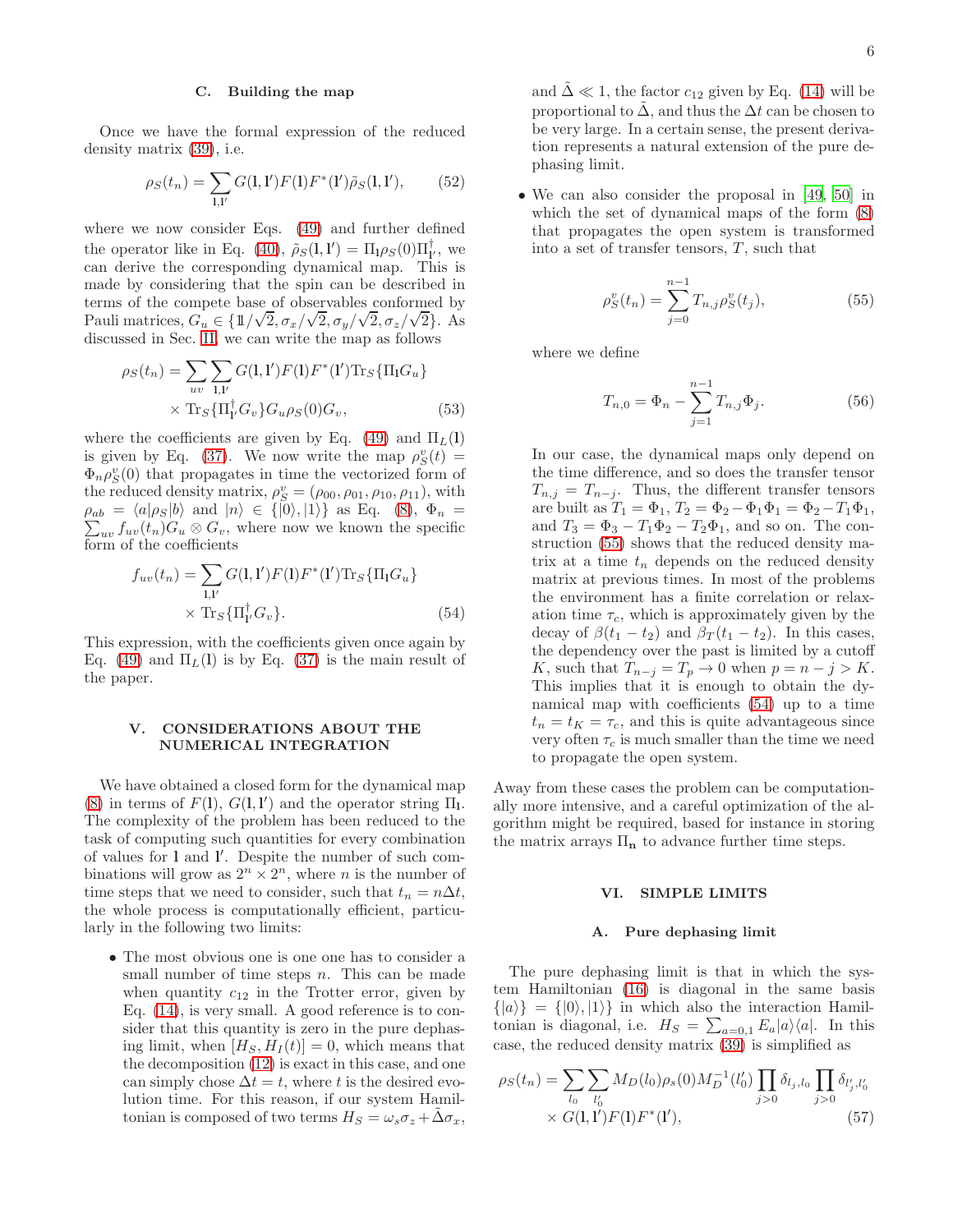where we have defined

$$
M_D(l_0) = (|0\rangle\langle 0|e^{-iE_0t}\delta_{l_0,-i} + |1\rangle\langle 1|e^{-iE_1t}\delta_{l_0,i}).
$$
 (58)

Eq. [\(70\)](#page-7-0) can be further simplified as

<span id="page-6-0"></span>
$$
\rho_S(t_n) = \sum_{l_0} \sum_{l'_0} M_D(l_0) \rho_s(0) M_D^{-1}(l'_0) \prod_{j>0} \delta_{l_j, l_0} \prod_{j>0} \delta_{l'_j, l'_0}
$$
  
 
$$
\times e^{-\sum_{kj} |\alpha_{kj}|^2} e^{\sum_{kjp} l_j l'^*_{p} \alpha^*_{kj} \alpha_{kp}}
$$
  
 
$$
\times e^{\sum_{kjp} (l_j + l'^*_{j}) (l_p + l'^*_{p}) \alpha^*_{kj} \alpha_{kp} N(\omega_k)}.
$$
 (59)

Now we consider the following cases:

1. Case 
$$
l_0 = l_j = l'_j = l'_0 = i
$$

In this situation we find that

$$
F(1) = e^{-\sum_{j < p,k} \alpha_{kj}^* \alpha_{kp}} e^{-\frac{1}{2} \sum_{jk} |\alpha_{kj}|^2}
$$
\n
$$
F^*(1') = e^{-\sum_{j < p,k} \alpha_{kj} \alpha_{kp}^*} e^{-\frac{1}{2} \sum_{jk} |\alpha_{kj}|^2}
$$
\n
$$
G(1,1') = e^{\sum_{j} p_k \alpha_{kj}^* \alpha_{kp}},
$$
\n
$$
(60)
$$

but  $e^{\sum_{kjp} \alpha_{kj}^* \alpha_{kp}} = e^{\sum_{j < p,k} (\alpha_{kj}^* \alpha_{kp} + \alpha_{kj} \alpha_{kp}^*)} e^{\sum_{kj} l_j^2 |\alpha_{kj}|^2},$ and therefore  $F(1)F^*(1')G(1,1') = 1$ , so that all the time dependency in Eq. [\(59\)](#page-6-0) disappears for this case. A similar situation occurs for  $l_0 = l_j = l'_j = l'_0 = -i$ .

2. Case 
$$
l_0 = l_j = i
$$
, and  $l'_0 = l'_j = -i$ 

For this case, we find that

$$
F(1) = e^{-\sum_{j < p,k} \alpha_{kj}^* \alpha_{kp}} e^{-\frac{1}{2} \sum_{jk} |\alpha_{kj}|^2}
$$
\n
$$
F^*(1') = e^{-\sum_{j < p,k} \alpha_{kj} \alpha_{kp}^*} e^{-\frac{1}{2} \sum_{jk} |\alpha_{kj}|^2}
$$
\n
$$
G(1,1') = e^{-\sum_{jpk} 4N(\omega_k) \alpha_{kj}^* \alpha_{kp}} e^{-\sum_{jp} \alpha_{kj}^* \alpha_{kp}}, \quad (61)
$$

so that we find that

<span id="page-6-1"></span>
$$
F(1)F^*(1')G(1,1') = e^{-2\sum_{jpk}(2N(\omega_k)+1)\alpha_{kj}^*\alpha_{kp}}.
$$
 (62)

Now, in the continuum limit, we find that

$$
\sum_{j=0}^{n-1} \alpha_{kj}^* = g_k \int_0^{t_n} ds e^{i\omega_k s} = g_k \frac{e^{i\omega_k t_n} - 1}{i\omega_k}.
$$
 (63)

Considering this, we find that Eq. [\(62\)](#page-6-1) can be written as

$$
F(1)F^{*}(1')G(1,1') = e^{-8\sum_{k}\frac{g_{k}^{2}}{\omega_{k}^{2}}(2N(\omega_{k})+1)\sin^{2}\left(\frac{\omega_{k}t_{n}}{2}\right)}(64)
$$

where we have considered the fact that  $(1-\cos(\omega_k t))/2 =$  $\sin^2(\omega_k t/2)$ . The same result is obtained for  $l_0 = l_j = -i$ and  $l'_0 = l'_j = i$ .

## 3. Reduced density matrix

Considering all these cases, we find that Eq. [\(59\)](#page-6-0) can be written as

$$
\rho_S(t) = |1\rangle\langle 1|\rho_0|1\rangle\langle 1| + |0\rangle\langle 0|\rho_0|0\rangle\langle 0| + |1\rangle\langle 1|\rho_0|0\rangle\langle 0|e^{-i(E_1 - E_0)t}e^{-\Gamma(t)} + |0\rangle\langle 0|\rho_0|1\rangle\langle 1|e^{-i(E_0 - E_1)t}e^{-\Gamma(t)}
$$
(65)

Where we defined the decay rate  $\Gamma(t)$  as follows:

$$
\Gamma(t) := 8 \sum_{k} \frac{g_k^2}{\omega_k^2} \sin^2 \left(\frac{\omega_k t}{2}\right) \coth \left(\frac{\beta \omega_k}{2}\right)
$$

$$
= 4 \text{Re} \left\{ \int_0^t ds \int_0^s du C_B(s - u) \right\}, \qquad (66)
$$

where  $C_B(t-s) = \text{Tr}_E\{B(t)B(s)\rho_E\}$ . This corresponds to the standard reduced density matrix undergoing pure dephasing.

### B. Simple Markov limit

Notice that there is a very simple case where the required time step  $\Delta t \gg \tau_c$ , where  $\tau_c$  is the decay time of the functions  $\beta(t)$  and  $\beta_T(t)$ . In this very simple case, the map is memory-less, i.e.

$$
F(1) = e^{-\frac{1}{2}\beta(0)},
$$
  
\n
$$
G(1,1') = e^{\sum_{j} (l_j + l'^*_{j})(l_j + l'^*_{j})\beta_T(0)}
$$
  
\n
$$
\times e^{\sum_{j} l_j l'^*_{j}\beta(0)},
$$
\n(67)

and each piece of the map obeys the semi-group property, i.e.  $\Phi_2 = \Phi_1 \Phi_1$ , where  $\Phi_1 = \sum_{uv} f_{uv}(t_1) G_u \otimes G_v$  with

$$
f_{uv}(t_1) = e^{-\beta(0)} \sum_{l_0,l'_0} e^{(l_0 + l'_0^*)(l_0 + l''_0^*)\beta_T(0)} e^{l_0 l''_0^* \beta(0)}
$$

$$
\times \text{Tr}_S\{M|l_0\rangle\langle l_0|G_u\} \text{Tr}_S\{|l'_0\rangle\langle l'_0|MG_v\}, \tag{68}
$$

where, as usual, the sums run over  $l_0 = -i, i$  and  $l'_0 =$  $-i, i.$ 

# VII. DIFFERENT INITIAL STATES, MULTIPLE-TIME CORRELATION FUNCTIONS AND QUANTUM INFORMATION PROTOCOLS

Once we have been able to express the evolution operator in interaction picture as in Eq. [\(35\)](#page-3-6) it is possible to access other dynamical quantities of the open quantum system. In detail, we can obtain the evolution of its reduced density matrix when starting from an initial state that is decorrelated between the system and the environment [\[51\]](#page-9-7), like for instance a statistical mixture of the form

$$
\rho(0) = \int d\mu(z_0) \mathcal{J}(z_0, z_0^*) \tilde{\rho}_S(z_0^*, z_0) |z_0\rangle\langle z_0|, \quad (69)
$$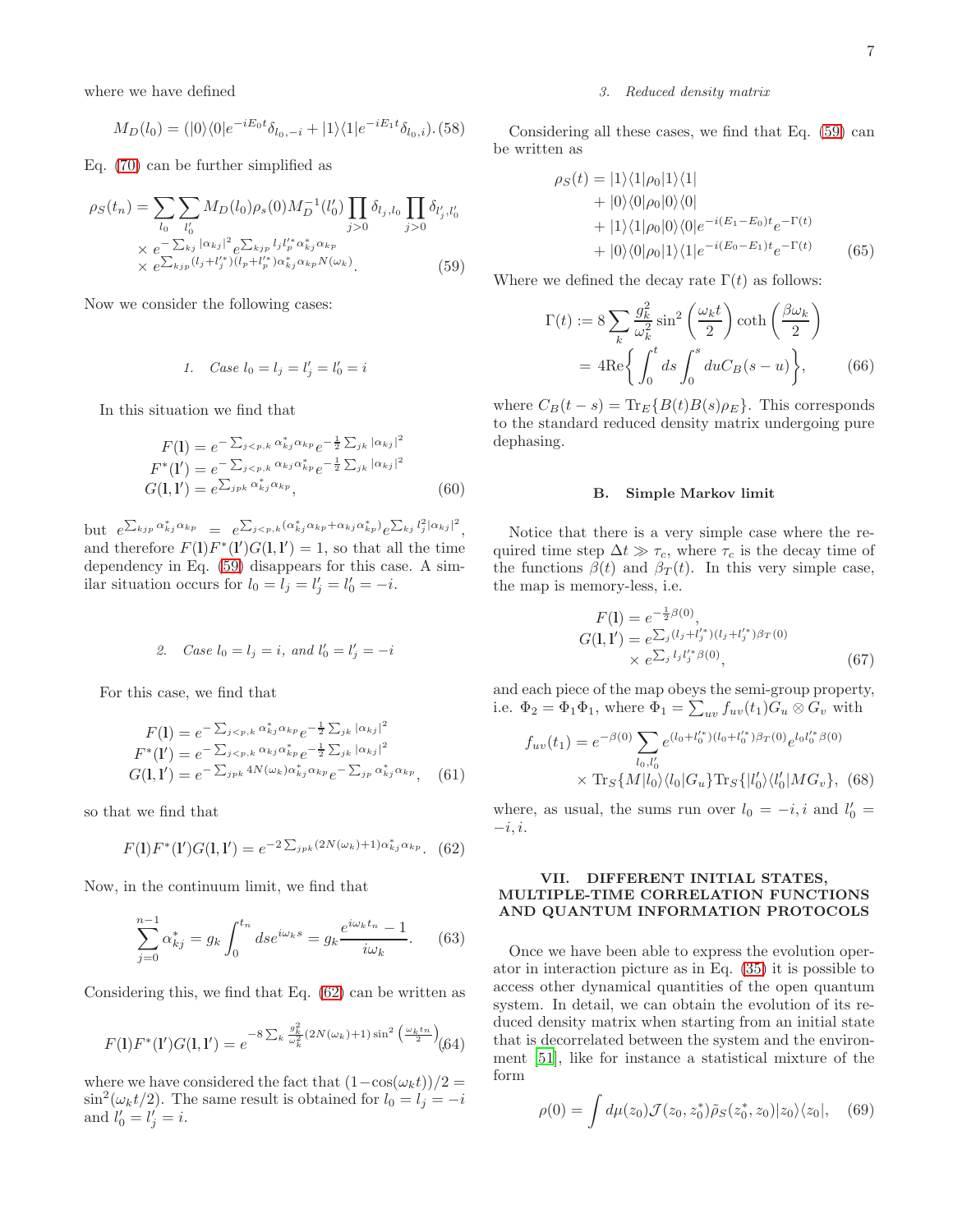where  $\mathcal{J}(z_0, z_0^*)$  is the statistical probability for the member  $\tilde{\rho}_S(z_0^*, z_0)$  of the statistical ensemble. Indeed, the reduced density matrix can be written as

<span id="page-7-0"></span>
$$
\rho_S(t_n) = \sum_{\mathbf{l}, \mathbf{l}'} \tilde{\rho}_S^G(\mathbf{l}, \mathbf{l}') F(\mathbf{l}) F^*(\mathbf{l}'),\tag{70}
$$

but now with  $\tilde{\rho}_{S}^{G}(1,1')$  the following operator

$$
\tilde{\rho}_S^G(1,1') = \int d\mu(z_1) \int d\mu(z_0) \mathcal{J}(z_0, z_0^*) \Pi_1 \tilde{\rho}_S(z_0^*, z_0) \Pi_{1'}^{\dagger} \times \langle z_1 | e^{\sum_{j,k} l_j \alpha_{kj}^* b_k^{\dagger}} e^{\sum_{j,k} l_j \alpha_{kj} b_k} |z_0\rangle \times \langle z_0 | e^{\sum_{j,k} l_j'^* \alpha_{kj}^* b_k^{\dagger}} e^{\sum_{j,k} l_j'^* \alpha_{kj} b_k} |z_1\rangle.
$$
\n(71)

In a similar way, it is possible to access multiple time correlation functions, like for instance [\[47\]](#page-9-3),

$$
C_{\mathbf{A}}(\mathbf{t}) = \text{Tr}\left\{ \prod_{i=1}^{N} U_I^{-1}(t_i, 0) A_i U_I(t_i, 0) \rho(0) \right\} \quad (72)
$$

where  $A_1, \dots, A_N$  is any array of system operators, by directly replacing the expression  $(35)$  for the unitary evolution operators. Measurement-like correlations like the ones considered in [\[52](#page-9-8)] can also be obtained. In the end, independently from the particular construction considered, we will have to compute the environment trace of exponentials of linear combinations of creation and annihilation operators. These can be arranged as before, i.e. using the BCH formula [\(28\)](#page-3-12), such that in the end one one is left with terms of the form  $e^{\sum_k A_k b_k^{\dagger}} e^{\sum_k B_k b_k}$ .

Finally, we notice that in between the unitary evolution operators that characterize the interaction with the environment, one may consider unitary operations V acting over the open system only, as it happens during a quantum computation protocol [\[52,](#page-9-8) [53\]](#page-9-9). In this case, we would still be able to determine with our procedure the resulting evolution, conditioned to such operations,

<span id="page-7-1"></span>
$$
\rho_S^{\text{cond}}(t) = \text{Tr}_E\{\cdots V_2 U_I(t_1, t_2) V_1 U_I(0, t_1) \times \rho_S(0) \otimes \rho_E U_I^{-1}(0, t_1) V_1 U_I^{-1}(t_1, t_2) V_2 \cdots\}.
$$
 (73)

We note that for quantum information protocols the most desirable property is the divisibility property, i.e. the property such that in the decomposition  $\phi(0, t_2)$  =  $\phi(t_2, t_1)\phi(t_1, 0)$ , the intermediate piece  $\phi(t_2, t_1)$  is also a well-defined (i.e. completely positive) dynamical map. We note that here we have changed the notation of the map to specify the time interval, such that  $\phi_t \equiv \phi(t, 0)$ . Thanks to this property, we can always rewrite the above protocol [\(73\)](#page-7-1) as

$$
\rho_S^{\text{cond}}(t) = \cdots V_2 \phi(t_1, t_2) V_1 \phi(0, t_1) \rho_S(0), \qquad (74)
$$

i.e. in terms of the subsequent application of different dynamical maps  $\phi(t_n, t_{n+1})$  in between qubit operations  $V_n$ . An even more desirable case is that in which besides being divisible, the dynamical map is a semigroup, such that all intermediate pieces are built in the same way, since  $\phi(t_n, t_{n+1}) = \phi(t_{n+1} - t_n, 0)$ .

# VIII. CONCLUSIONS

We have derived the dynamical map corresponding to the spin-boson model by considering, in a similar way as in a tensor network time-evolution, a Trotter decomposition of the unitary evolution operator with a time step  $\Delta t$ . The only particularity is that we perform such decomposition for the evolution operator in the interaction picture with respect to the environment. Further, we consider a Magnus expansion for the resulting terms and analytically solve the trace over the environment degrees of freedom. The resulting map depends on the Hamiltonian parameters  $\omega_k$  and  $g_k$ , as well as on the environment initial state, and can be numerically computed in an efficient way. Moreover, the most convenient limits are the limit close to pure dephasing (so that the trotter error is small and  $\Delta t$  can be chosen to be large) and when the environment correlations are relatively short (such that the transfer tensor method can be used efficiently).

Moreover, since the method is based on having reexpressed the unitary evolution operator, which is a basic building block of the evolution, it can be used to describe not only quantum mean values but also any other dynamical quantity, like multiple-time correlation functions [\[47,](#page-9-3) [52\]](#page-9-8). In addition, it can be easily extended to deal with arbitrary system-environment initial states, and situations where the environment evolution is interrupted by local operations over the open system, as it occurs during a quantum computation protocol [\[52,](#page-9-8) [53\]](#page-9-9).

We note that the resulting expression for the reduced density matrix is very similar to the one obtained in [\[54](#page-9-10)] based on a Trotter discretization of the Feynman path integral. The advantage of the method here proposed is that while the Feynman influence functional required in path integrals is best known for Gaussian, i.e. harmonic, environments, the present method can in principle be extended beyond this case, provided that the pure dephasing pieces of the evolution,  $Te^{-i\int_{t_j}^{t_{j+1}}} ds H_I(s)$ , are can be properly arranged to perform the trace [\[42\]](#page-8-33). Moreover, as it is shown, our method allows for a straightforward access not only to the reduced density matrix but to other system dynamical quantities.

## ACKNOWLEDGMENTS

The author acknowledge M.C. Bañuls, M. Bramberger, K. Modi, C. Parra, and A. Smirne for interesting discussions. This research was financially supported by DFGgrant GZ: VE 993/1-1.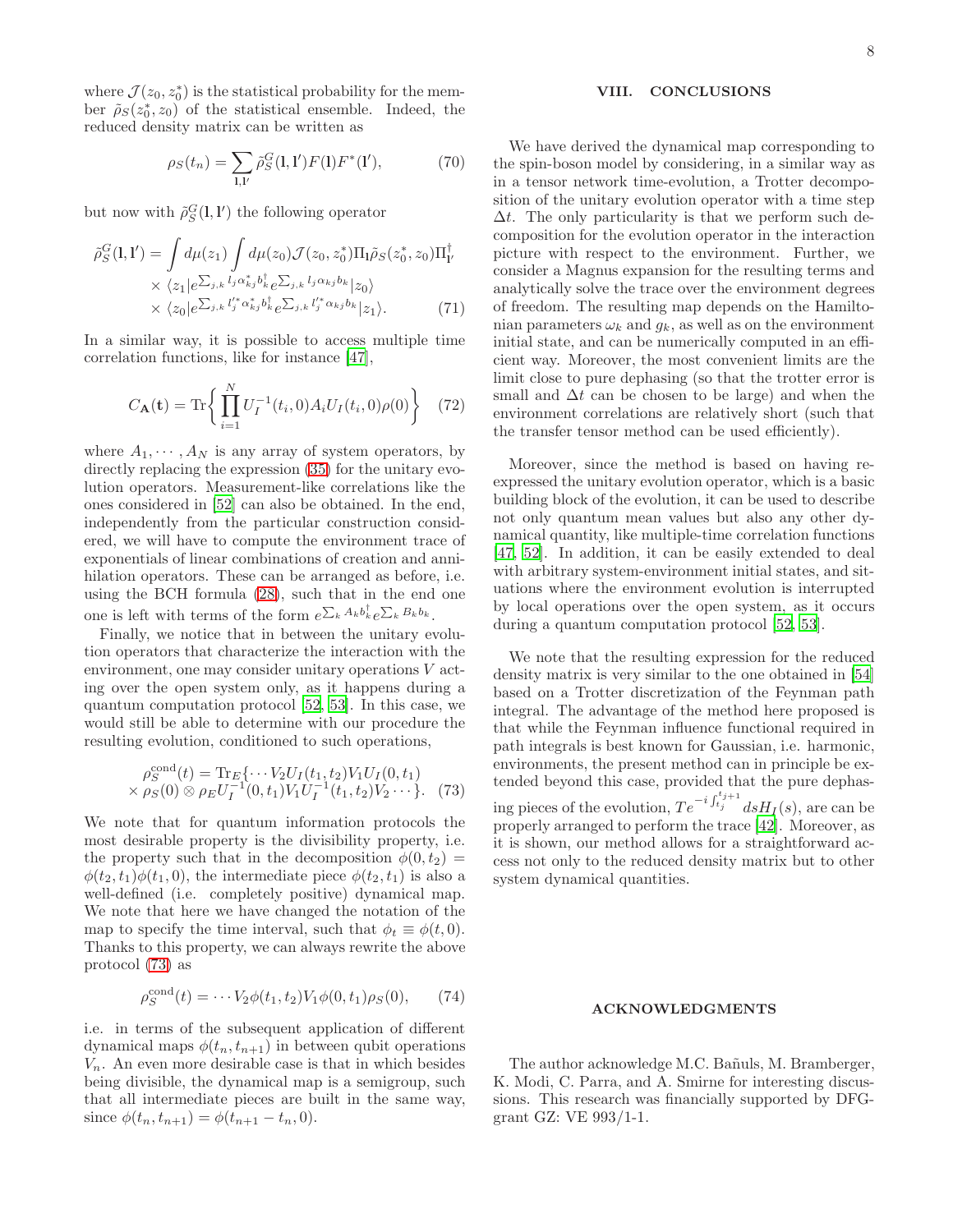# <span id="page-8-35"></span>Appendix A: Gaussian integrals

Each Gaussian integral in  $z_1$  appearing in Eq. [\(46\)](#page-4-2), i.e.

$$
G(\mathbf{l}, \mathbf{l}') = \int d\mu(z_1) \int d\mu(z_0) P(z_0^*, z_0)
$$
  
×  $e^{\sum_{j,k} l_j \alpha_{kj}^* z_{1k}^*} e^{\sum_{j,k} l_j \alpha_{kj} z_{0k}}$   
×  $e^{\sum_{j,k} l'_j^* \alpha_{kj}^* z_{0k}^*} e^{\sum_{j,k} l'_j^* \alpha_{kj} z_{1k}} e^{z_1^* z_0} e^{z_0^* z_1},$  (A1)

- <span id="page-8-0"></span>[1] H. Breuer and F. Petruccione, The theory of Quantum Open Systems (Oxford Univ. Press, Oxford, 2002).
- [2] A. Rivas and S. F. Huelga, Open Quantum Systems. An Introduction (Springer, Heidelberg) (2011).
- <span id="page-8-1"></span>[3] I. de Vega and D. Alonso, [Rev. Mod. Phys.](http://dx.doi.org/10.1103/RevModPhys.89.015001) 89, 015001 (2017).
- <span id="page-8-2"></span>[4] J. Preskill, Quantum 2,, 79 (2018), [1801.00862.](http://arxiv.org/abs/1801.00862)
- <span id="page-8-3"></span>[5] R. Feynman and F. Vernon Jr., [Annals of Physics](http://dx.doi.org/ http://dx.doi.org/10.1016/0003-4916(63)90068-X) 24, 118 (1963).
- <span id="page-8-4"></span>[6] D. Chruściński and A. Kossakowski, [Phys. Rev. Lett.](http://dx.doi.org/10.1103/PhysRevLett.104.070406) 104, 070406 (2010).
- <span id="page-8-5"></span>[7] M. J. W. Hall, J. D. Cresser, L. Li, and E. Andersson, Phys. Rev. A 89[, 042120 \(2014\).](http://dx.doi.org/10.1103/PhysRevA.89.042120)
- <span id="page-8-6"></span>[8] L. Diósi and L. Ferialdi, [Phys. Rev. Lett.](http://dx.doi.org/10.1103/PhysRevLett.113.200403) 113, 200403 (2014).
- [9] B. Vacchini, [Phys. Rev. Lett.](http://dx.doi.org/10.1103/PhysRevLett.117.230401) 117, 230401 (2016).
- <span id="page-8-7"></span>[10] A. Smirne, J. Kolodynski, S. F. Huelga, and R. Demkowicz-Dobrzanski, Phys. Rev. Lett. 116,, 120801 (2015), [1511.02708.](http://arxiv.org/abs/1511.02708)
- <span id="page-8-8"></span>[11] B. Vacchini and H.-P. Breuer, Phys. Rev. A 81[, 042103 \(2010\).](http://dx.doi.org/10.1103/PhysRevA.81.042103)
- <span id="page-8-9"></span>[12] G. M. Palma, K.-a. Suominen, and A. Ekert, [Proc. of Roy. Soc. of London. Series A](http://dx.doi.org/10.1098/rspa.1996.0029) 452, 567 (1996).
- <span id="page-8-31"></span>[13] T. Yu and J. H. Eberly, Phys. Rev. B 66[, 193306 \(2002\).](http://dx.doi.org/10.1103/PhysRevB.66.193306)
- [14] M. Cianciaruso, S. Maniscalco, and G. Adesso, Phys. Rev. A 96[, 012105 \(2017\).](http://dx.doi.org/10.1103/PhysRevA.96.012105)
- <span id="page-8-10"></span>[15] P. Haikka, T. H. Johnson, and S. Maniscalco, Phys. Rev. A 87[, 010103 \(2013\).](http://dx.doi.org/10.1103/PhysRevA.87.010103)
- <span id="page-8-11"></span>[16] B. L. Hu, J. P. Paz, and Y. Zhang, [Phys. Rev. D](http://dx.doi.org/10.1103/PhysRevD.45.2843) 45, 2843 (1992).
- <span id="page-8-12"></span>[17] L. Ferialdi, [Phys. Rev. Lett.](http://dx.doi.org/10.1103/PhysRevLett.116.120402) 116, 120402 (2016).
- <span id="page-8-13"></span>[18] G. Gasbarri and L. Ferialdi, Phys. Rev. A 97[, 022114 \(2018\).](http://dx.doi.org/10.1103/PhysRevA.97.022114)
- <span id="page-8-14"></span>[19] G. D. Mahan, Many-Particle Physics (Plenum Press, New York, 1981).
- <span id="page-8-15"></span>[20] D. P. S. McCutcheon and A. Nazir, Phys. Rev. B 83[, 165101 \(2011\).](http://dx.doi.org/10.1103/PhysRevB.83.165101)
- <span id="page-8-16"></span>[21] D. Walls and G. Milburn, Quantum Optics (Springer Verlag, 1994).<br>J. St
- <span id="page-8-17"></span>[22] J. Stockburger and H. Grabert, [Phys. Rev. Lett.](http://dx.doi.org/10.1103/PhysRevLett.88.170407) 88, 170407 (2002).

can be decomposed as the product of Gaussian integrals for each component  $k$ , with the form

$$
\int dz_{1k} \frac{e^{-|z_{1k}|^2}}{\pi} e^{A_k z_{1k}^*} e^{B_k z_{1k}} e^{z_{0k} z_{1k}^*} e^{z_{0k}^* z_{1k}^*}
$$
\n
$$
= e^{(A_k + z_{0k})(B_k + z_{0k}^*)}, \quad (A2)
$$

where  $A_k = \sum_j l_j \alpha_{kj}^*$  and  $B_k = \sum_j l_j'^* \alpha_{kj}$ . The integral in  $z_0$  can be solved analogously, i.e. by considering it as a product of integrals for each  $z_{0k}$ . Indeed, we then find that

$$
\int dz_{0k} \frac{e^{-|z_{0k}|^{2}/N(\omega_{k})}}{\pi N(\omega_{k})} e^{A_{k}z_{0k}^{*}} e^{B_{k}z_{0k}}
$$
\n
$$
= e^{A_{k}B_{k}N(\omega_{k})}, \qquad (A3)
$$

where this time  $A_k = \sum_j (l_j + l'^*_j) \alpha^*_{kj}$  and  $B_k = \sum_j (l_j + l'^*_j)$  $l_j^{\prime*}) \alpha_{kj}$ 

- <span id="page-8-18"></span>[23] J. T. Stockburger, Chem. Phys **296**, 159 (2004).
- <span id="page-8-19"></span>[24] A. Strathearn, P. Kirton, D. Kilda, J. Keeling, and B. W. Lovett, [Nature Communications](http://dx.doi.org/ 10.1038/s41467-018-05617-3) 9, 3322 (2018).
- [25] M. Brenes, J. J. Mendoza-Arenas, A. Purkayastha, M. T. Mitchison, S. R. Clark, and J. Goold, (2019), [1912.02053.](http://arxiv.org/abs/1912.02053)
- <span id="page-8-20"></span>[26] A. D. Somoza, O. Marty, J. Lim, S. F. Huelga, and M. B. Plenio, [Phys. Rev. Lett.](http://dx.doi.org/ 10.1103/PhysRevLett.123.100502) 123, 100502 (2019).
- <span id="page-8-21"></span>[27] U. Schollwöck, Annals of Physics 326,, 96 (2011), [1008.3477.](http://arxiv.org/abs/1008.3477)
- <span id="page-8-22"></span>[28] J. Prior, A. W. Chin, S. F. Huelga, and M. B. Plenio, [Phys. Rev. Lett.](http://dx.doi.org/10.1103/PhysRevLett.105.050404) 105, 050404 (2010).
- <span id="page-8-23"></span>[29] F. Verstraete, J. J. García-Ripoll, and J. I. Cirac, [Phys. Rev. Lett.](http://dx.doi.org/10.1103/PhysRevLett.93.207204) 93, 207204 (2004).
- [30] I. de Vega and M.-C. Bañuls, Phys. Rev. A 92[, 052116 \(2015\).](http://dx.doi.org/10.1103/PhysRevA.92.052116)
- [31] I. de Vega, U. Schollwöck, and F. A. Wolf, Phys. Rev. B 92[, 155126 \(2015\).](http://dx.doi.org/10.1103/PhysRevB.92.155126)
- <span id="page-8-24"></span>[32] D. Tamascelli, A. Smirne, J. Lim, S. F. Huelga, and M. B. Plenio, [Phys. Rev. Lett.](http://dx.doi.org/ 10.1103/PhysRevLett.123.090402) 123, 090402 (2019).
- <span id="page-8-25"></span>[33] Y. Tanimura, J. Phys. Soc. Jpn. **75**, 082001 (2006).
- <span id="page-8-26"></span>[34] A. Rivas, (2019), [1910.01246.](http://arxiv.org/abs/1910.01246)
- <span id="page-8-27"></span>[35] S. Alipour, A. Chenu, A. T. Rezakhani, and A. del Campo, (2019), [1907.07460.](http://arxiv.org/abs/1907.07460)
- <span id="page-8-28"></span>[36] W. Strunz, Chem. Phys. **268**, 237 (2001).
- [37] D. Suess, A. Eisfeld, and W. T. Strunz, (2014), [1402.4647.](http://arxiv.org/abs/1402.4647)
- <span id="page-8-29"></span>[38] I. de Vega, J. Phys. A: Math. Theor. 48, 145202 (2014), [1403.8102.](http://arxiv.org/abs/1403.8102)
- <span id="page-8-30"></span>[39] S. Alipour, A. T. Rezakhani, A. P. Babu, K. Mlmer, M. Mttnen, and T. Ala-Nissila, (2019), [1903.03861.](http://arxiv.org/abs/1903.03861)
- <span id="page-8-32"></span>[40] C. Addis, F. Ciccarello, M. Cascio, G. M. Palma, and S. Maniscalco, [New Journal of Physics](http://dx.doi.org/ 10.1088/1367-2630/17/12/123004) 17, 123004 (2015).
- [41] Y. Sung, F. Beaudoin, L. M. Norris, F. Yan, D. K. Kim, J. Y. Qiu, U. von Lepke, J. L. Yoder, T. P. Orlando, L. Viola, S. Gustavsson, and W. D. Oliver, (2019), [1903.01043.](http://arxiv.org/abs/1903.01043)
- <span id="page-8-33"></span>[42] M. Bramberger and I. D. Vega, (2019), [1907.07360.](http://arxiv.org/abs/1907.07360)
- <span id="page-8-34"></span>Huyghebaert and H. D. Raedt, [Journal of Physics A: Mathematical and General](http://dx.doi.org/10.1088/0305-4470/23/24/019) 23, 5777 (1990).